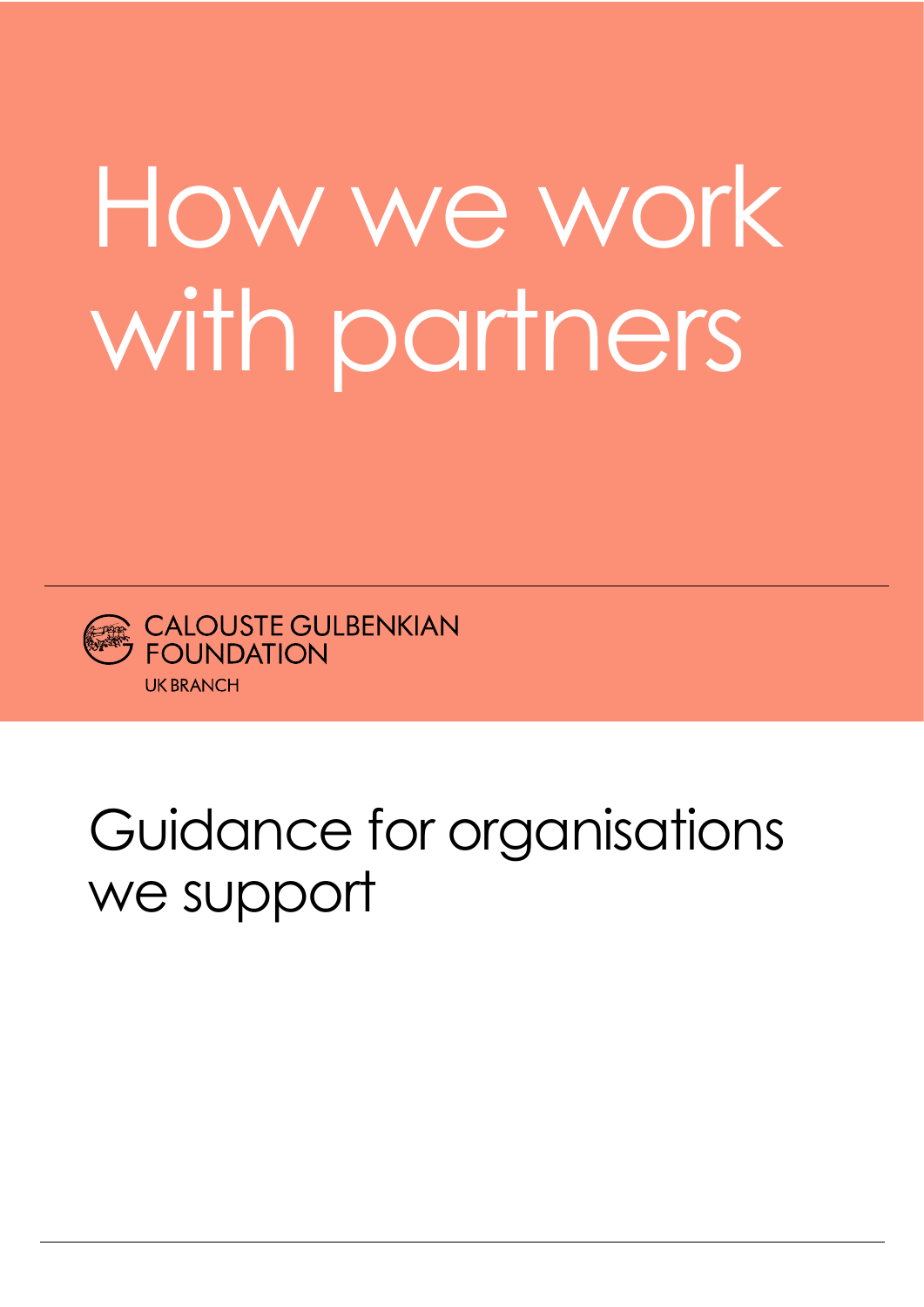## Contents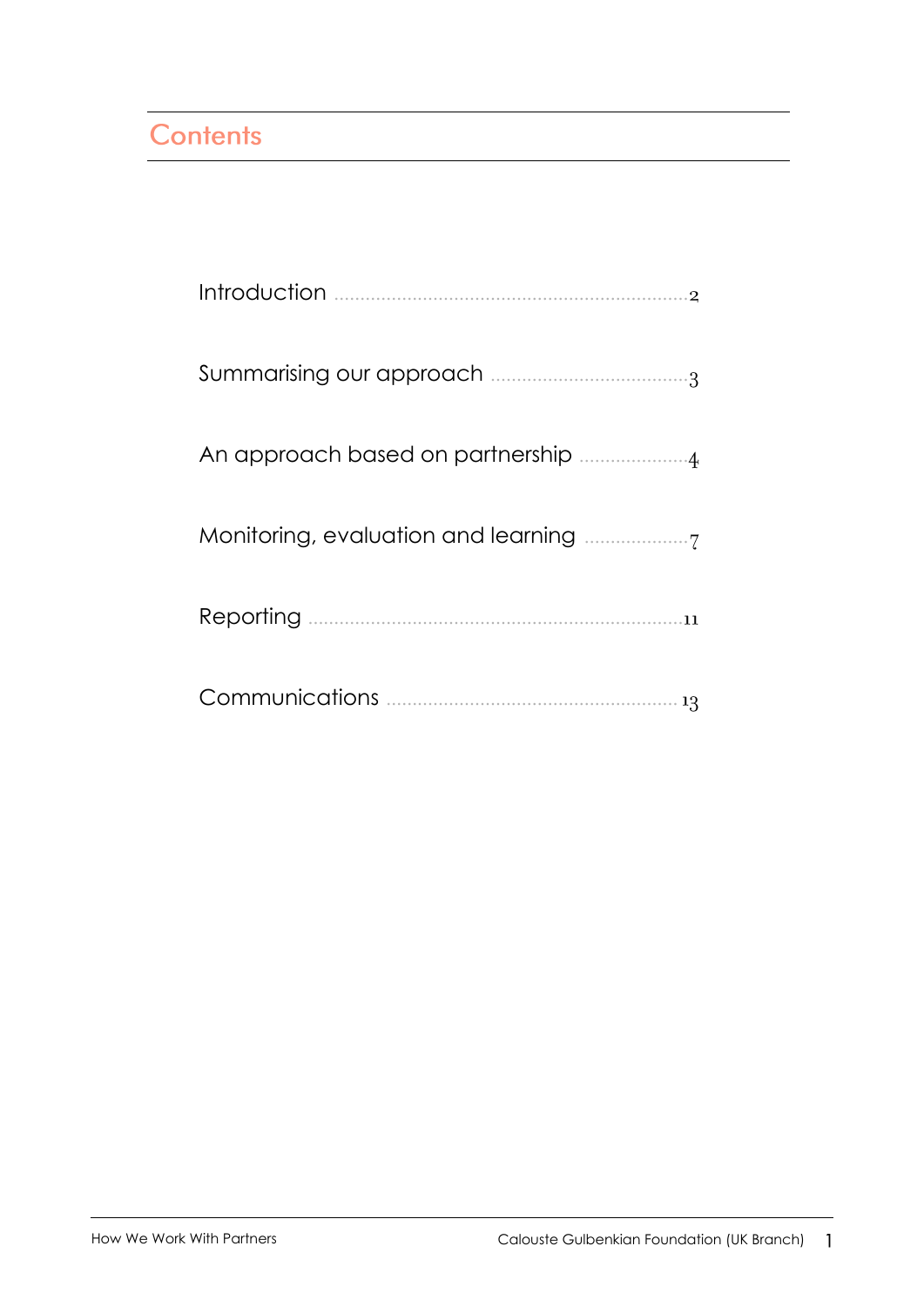## 1. Introduction

## Our purpose

The Calouste Gulbenkian Foundation is an international charitable foundation based in Lisbon with branches in London and Paris. Committed to all humankind, its mission is to support sustainable development by actively promoting the wellbeing and quality of life of vulnerable groups in the population, and in balance with environmental protection and economic prosperity.

Based in London, the UK Branch sits at the heart of a world centre for philanthropy. This enables us to deliver on the Foundation's mission using our networks and experience. We are focused on building coalitions to address complex global problems. We look ahead, thinking globally and acting locally, to create the conditions for change by connecting across borders of all kinds – national, cultural, organisational, disciplinary and social. We prioritise the vulnerable and underserved in the UK and elsewhere.

## Our founder

Calouste Gulbenkian was an Armenian born near Istanbul who worked in Britain and became a British citizen, lived in France and died in Portugal. He was multi-cultural, multi-lingual and spent a lifetime bringing people together from different cultures and nationalities. He thought of himself as a business architect rather than a businessman and was responsible for brokering some of the largest commercial joint ventures the world has known. In endowing the Calouste Gulbenkian Foundation, he wanted others to benefit from the legacy he left.

## This booklet

We seek to be outcome-orientated and place a significant emphasis on evaluation and communicating the learning from the work we support to those with the power to make change. This short booklet sets out our ambitions and expectations in building and maintaining successful partnerships. It covers our approach to partnership, evaluation, learning and communications.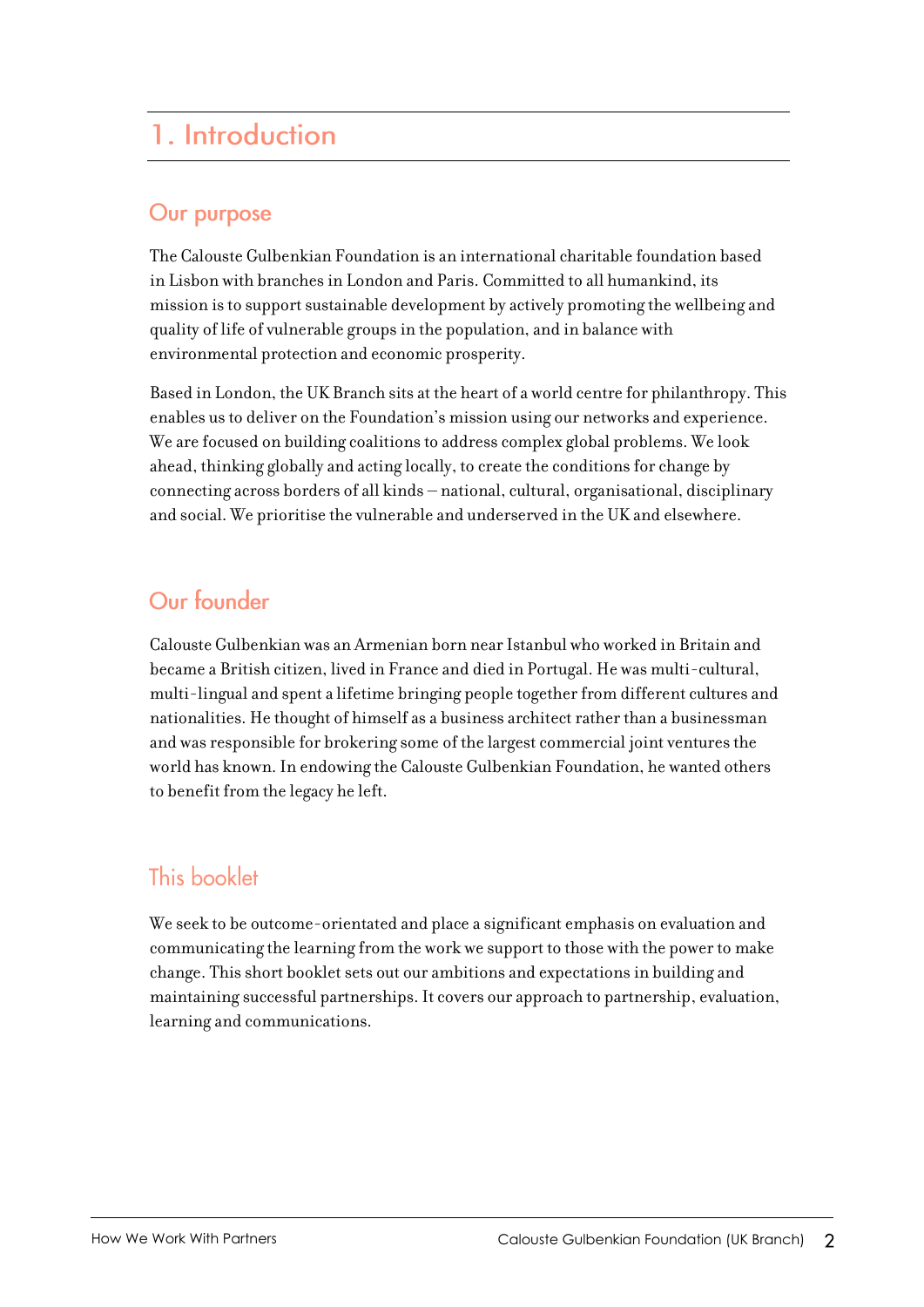## 2. Summarising our approach

## Our hallmarks

#### We seek an impact greater than our limited resources might suggest

- We believe in balancing the long view with quick wins that inspire confidence in uncertainty
- This means looking over the horizon and helping each other to make the best use of resources

#### The big picture is important to us

- We believe we all play different roles in a complex ecosystem
- Comprehension of where we are best we're placed to act and join the dots

#### We can't achieve anything alone

- We believe and promote collaborative relationships
- This means being open to difference, having the right conversations, and learning collectively

#### We are curious and enabling of others

- We believe evidence is important and the solutions are out there
- This means being creative, flexible and receptive to the outside world as well as investing in our own development

#### How we work

We will help to create the conditions for longer-term change. We will:

**Connect** - Reaching out through communities to support collective innovation in the UK and beyond.

**Collaborate** and experiment across boundaries – working with organisations with complementary strengths to co-create change.

**Communicate** the value of our learning strategically – disseminating our learning to those who can act on it and work with those who can amplify our voice.

**Capacity-building -** Building skills and establishing a strong legacy before moving on.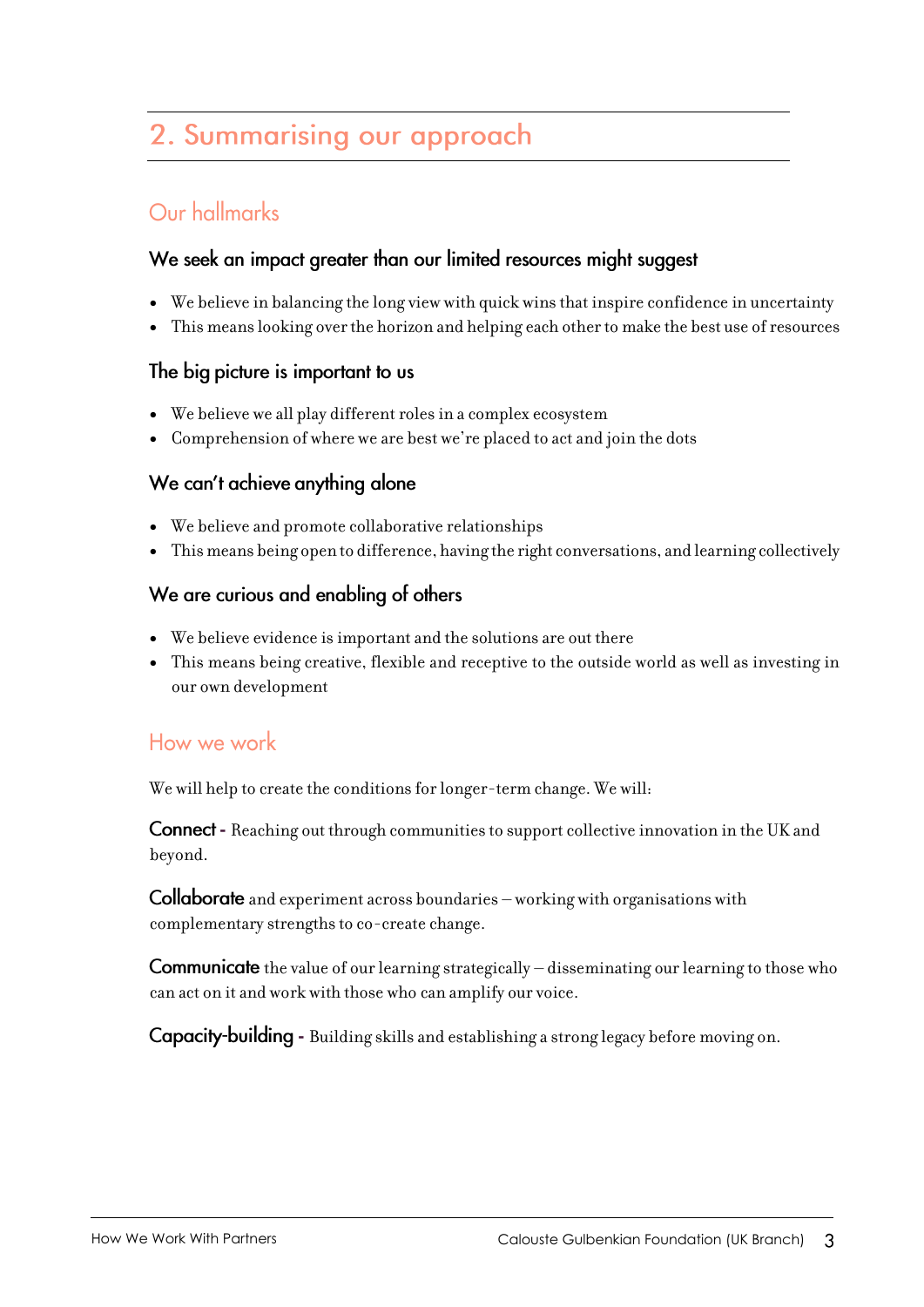## 3. An approach based on partnership

We are interested in working with organisations to identify needs and to develop projects, which address them. We seek to work with organisations developing 'next practice', trialling new - potentially more effective - approaches or addressing unmet needs. Often we will play a role in the development of new initiatives. We have for example, played a catalytic role in the formation of the Making Every Adult Matter coalition and the Campaign to End Loneliness.

## How we select partners

We select partners proactively through a rigorous process of: research, engagement in a wide range of networks, and open consultation. We also sometimes issue 'calls' for applications. These may be completely open or we may invite a defined group of organisations to submit proposals for initiatives that meet particular criteria.

We are enthusiastic about funder collaboration and because we want to remain open to proposals from peer organisations – trusts, foundations and other funders – to collaborate in projects that meet our priorities.

## What the Foundation can offer

Our partner organisations have the skills and expertise, which ensures that our strands of work create lasting value. However, we also have strengths to contribute. We can offer advice and support based on our understanding of social and cultural affairs in our focus areas; we can often facilitate connections between organisations, bringing together effective learning communities; we can help distil and disseminate the lessons from work we are supporting; and we can challenge our partners, where appropriate, to be more ambitious for their work (see section below, which explains in more detail what we offer beyond funding).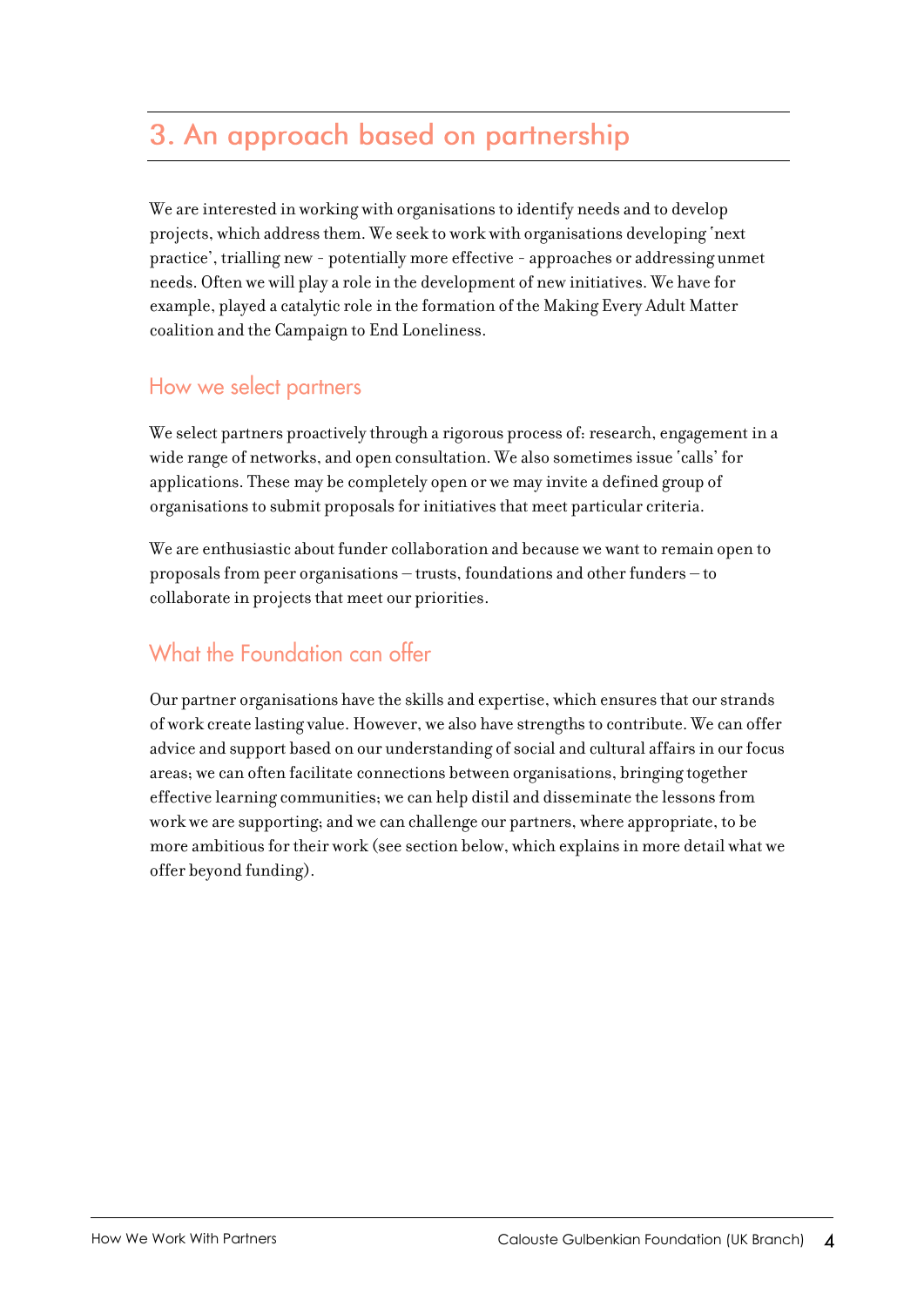## Our offer beyond funding

The table below shows the type of support we offer our partners. We are a relatively small team, which means that we are unable to work intensively on a one-to-one basis with every organisation we support throughout the period of funding. Our approach is to concentrate our resources on assistance for the cohorts of organisations we are working with in order to deliver our strands. We work with them as a group on, for example, evaluation and learning and access to other sources of funding. There are a small number of organisations that we are core funding over an extended period, which receive more concentrated support, particularly those in the start-up phase. We are also committed to helping any organisation that is experiencing difficulties in delivering the project we are supporting through helping either directly ourselves, where we have the expertise, or by purchasing tailored consultancy support.

| How?                                                               | What?                                                                                                                         | <b>Mh</b> vs                                                                                                                                                                                                                                                      |
|--------------------------------------------------------------------|-------------------------------------------------------------------------------------------------------------------------------|-------------------------------------------------------------------------------------------------------------------------------------------------------------------------------------------------------------------------------------------------------------------|
| Convening<br>(meetings/seminars/conferences/<br>dinners/workshops) | Groups of<br>organisations working<br>in particular<br>fields/other<br>funders/policy makers<br>and opinion formers           | To promote shared<br>learning and the<br>development of next<br>practice/to develop our<br>understanding of the<br>issues we work on to<br>enable us to make<br>better decisions/to<br>promote particular<br>issues or approaches<br>increasing their<br>currency |
| Commissioning<br>research/analysis/policy papers                   | Literature reviews,<br>research scoping a<br>field, research to plug<br>gaps in the knowledge<br>base, comment pieces.        |                                                                                                                                                                                                                                                                   |
| Supporting international exchange                                  | Providing funding for<br>participation in study<br>tours/attendance at<br>conferences abroad.                                 |                                                                                                                                                                                                                                                                   |
| Brokering relationships                                            | Between organisations<br>of different scales and<br>sectors and between<br>supported<br>organisations and<br>possible funders | To help strengthen<br>individual projects and<br>the particular cohort<br>and increase the<br>likelihood of them<br>achieving what they are<br>seeking to achieve.                                                                                                |
| Strategic advice to individual<br>projects                         | Evaluation and<br>learning,<br>communications,<br>influencing, financial<br>management.                                       |                                                                                                                                                                                                                                                                   |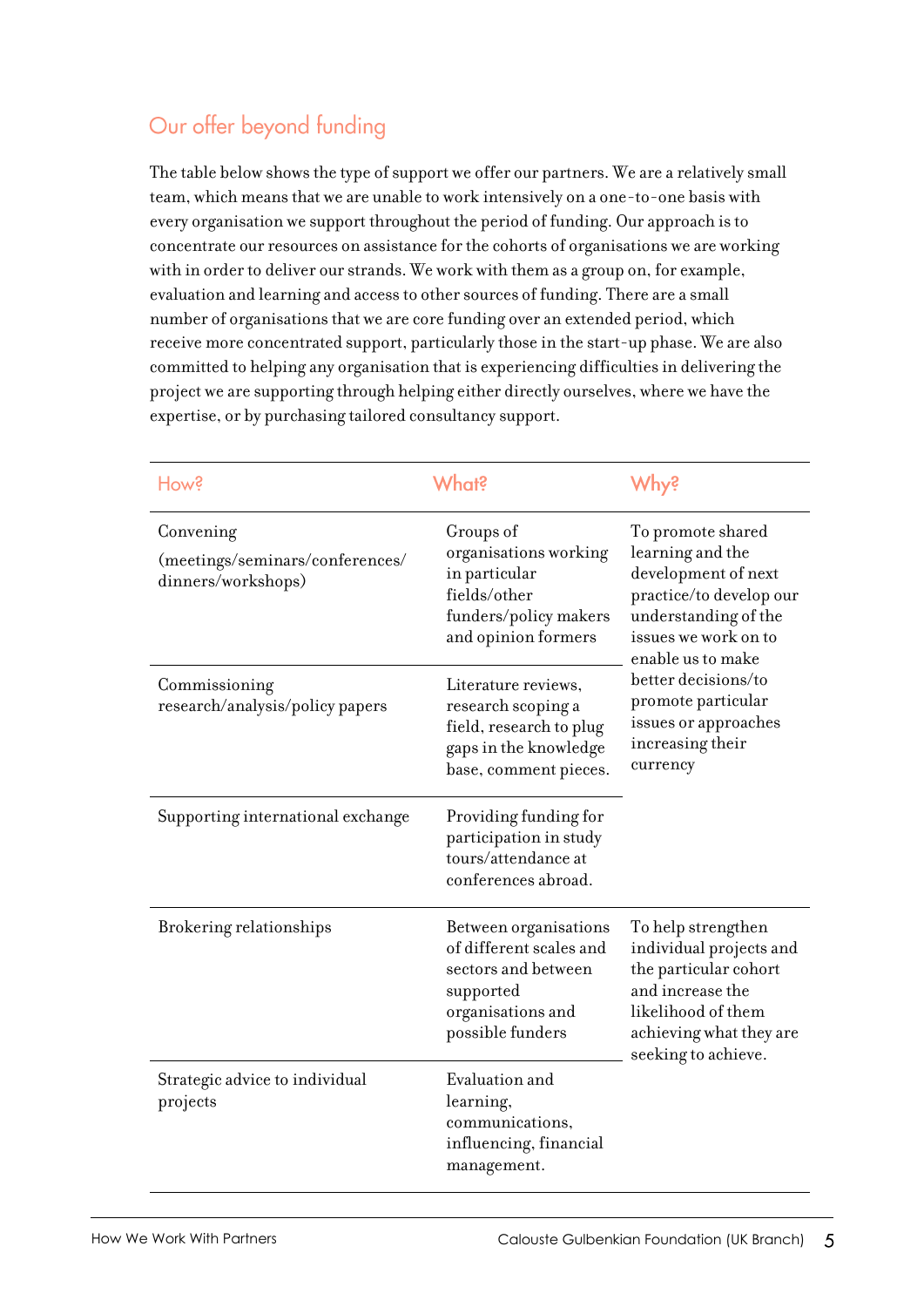| Support with specific aspects of<br>project delivery                    | Rent-free office space<br>for a limited period for<br>one organisation.                           |
|-------------------------------------------------------------------------|---------------------------------------------------------------------------------------------------|
| Accommodation for individual<br>projects and access to meeting<br>space | Free access to our<br>meeting spaces a<br>couple of times a year<br>dependent on<br>availability. |

## Our principles for successful partnership working

- Shared commitment to goals and an ambition to achieve change;
- Shared understanding of the nature of the partnership, its purpose, objectives and duration, and what each partner will contribute;
- Mutual respect and developing trust maintained throughout the lifetime of the partnership and beyond, including through shared acknowledgement;
- Open and honest communication with a willingness to share information, including about problems which may arise on either side so that the partners can deal with these together and learn from them;
- Mutual flexibility and responsiveness with a willingness to amend programmes in response to emerging evidence or changing needs and circumstances;
- Shared commitment to evaluation, learning and dissemination.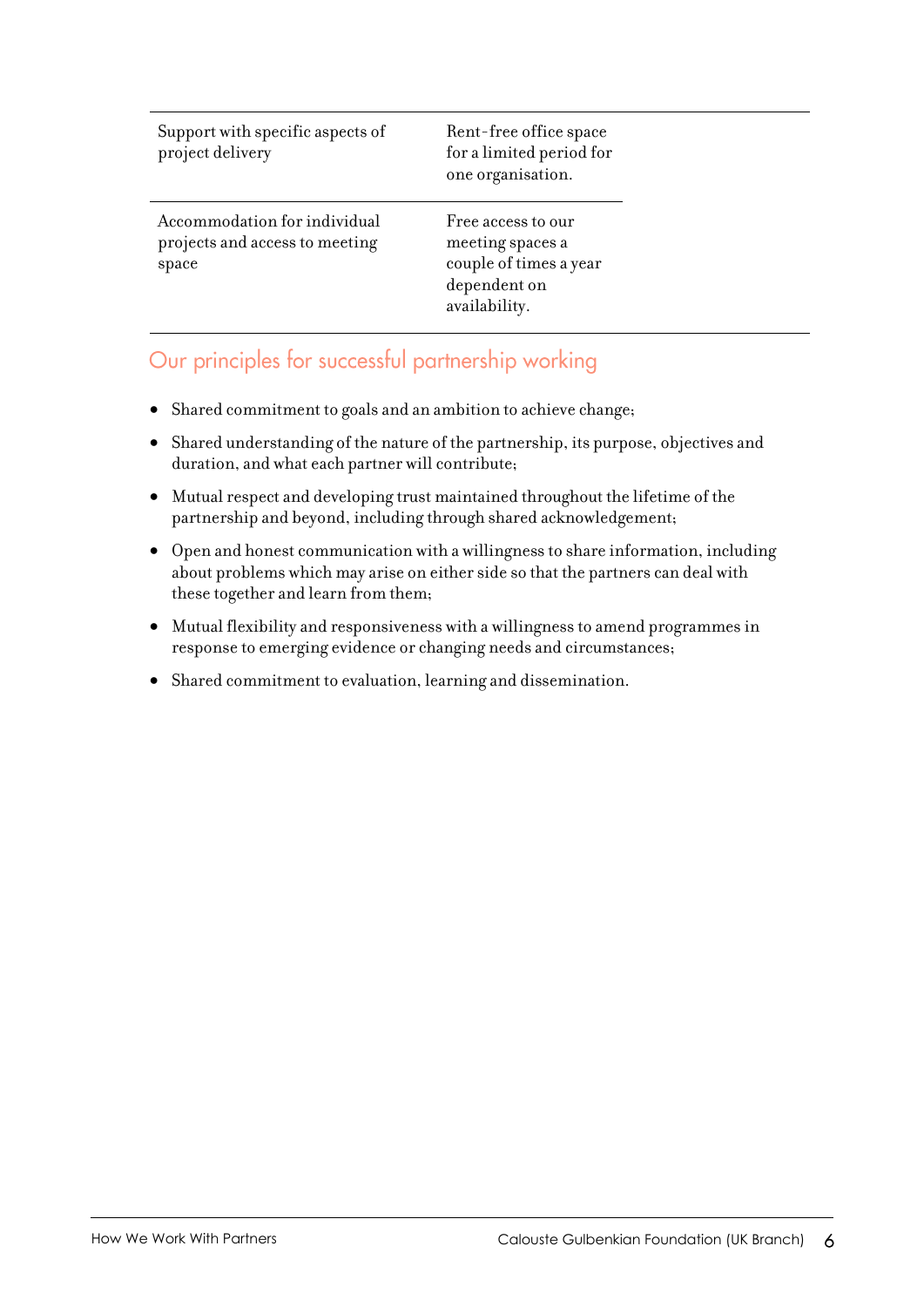## 4. Monitoring, evaluation and learning

Our approach is based on embedding evaluation and learning into our three main activities: programme or strand development, delivery and work on legacy and dissemination (see figure 1 overleaf). It is informed by the *Funders' principles and* drivers of good impact practice, produced as part of the Inspiring Impact project. We appreciate that we have much to learn from our partners about this topic and we propose over time to adapt and refine our approach based on this learning.

## **Inspiring Impact**

Inspiring Impact is a programme that aims to change the way the UK non-profit sector thinks about impact and make high-quality impact measurement the norm for charities and social enterprises by 2022. The website http://inspiringimpact.org/ provides valuable resources and tools for the sector.

## Why are monitoring, evaluation and learning important?

Monitoring, evaluation and learning underpins strategy and planning and enables organisations to continuously improve. It helps us, and the organisations we partner with, to deliver greater impact. We are concerned to evaluate and learn from our work so that we can be a reflective funder, able to:

- 1. Develop knowledge and move practice forward, thus contributing to a wider legacy.
- 2. Help our partners to build capacity by facilitating peer learning.
- 3. Learn and develop our own practice, sharing this knowledge with other funders.

## What principles underpin our approach to monitoring, evaluation and learning?

#### **Targeted**

We will focus our resources on exploring key questions and evaluating outcomes and only collect data we intend to analyse and use in our reporting and dissemination activities, while remaining receptive to the unexpected. Where possible and appropriate, this should include quantitative data and a baseline should be established against which change can be assessed.

These questions will help us develop new strands of work, ensure we are developing new knowledge and interrogate our funding practice. For each programme, we will be explicit about the lines of enquiry we are pursuing. We will publish a change narrative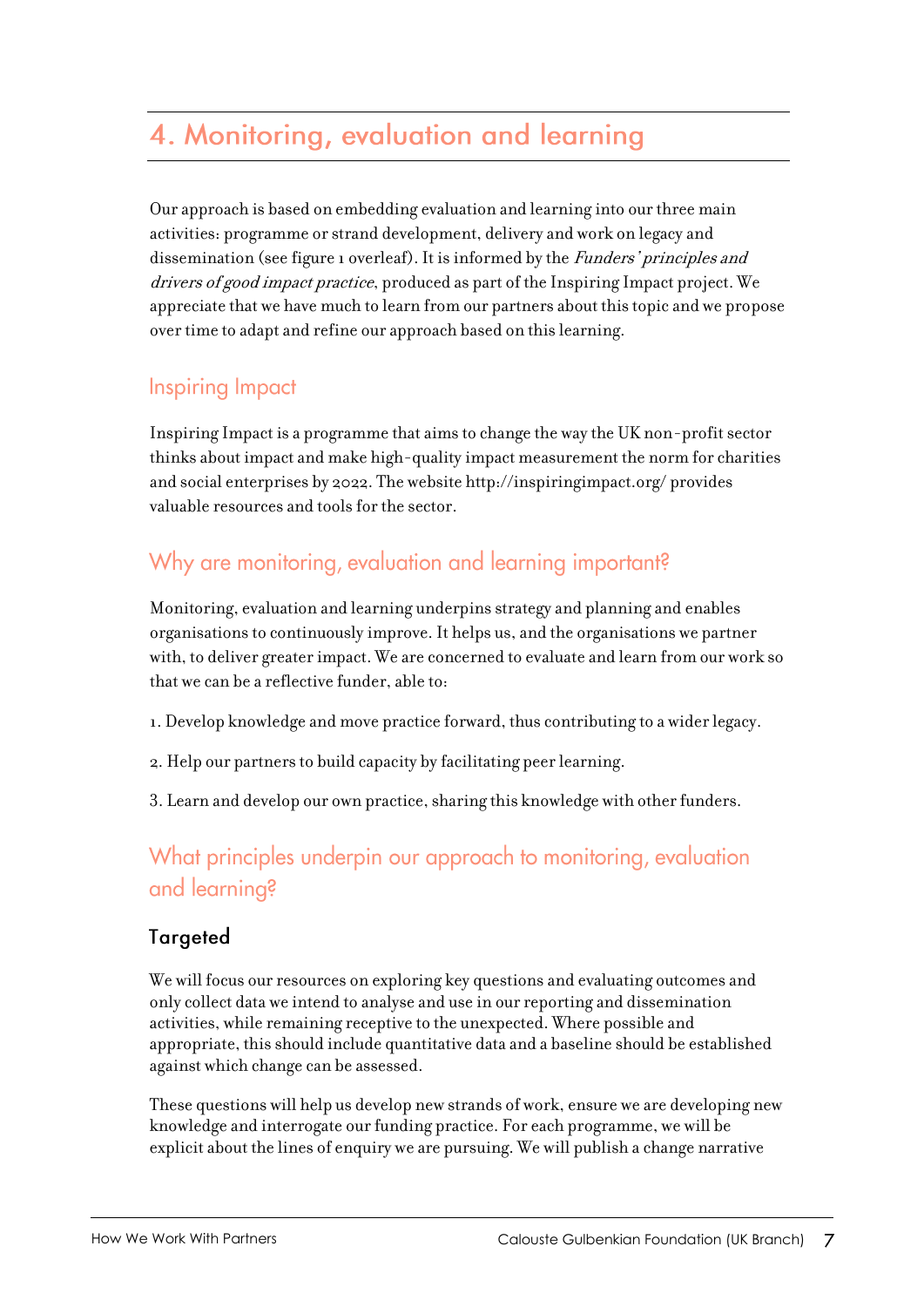that sets out the hypotheses we are testing, describes the positive change we aspire to bring about and how.

### Engaged

We will determine an area of inquiry and then refine and develop this over time through ongoing discussion with stakeholders.

#### Participative

We will seek to understand our contribution to positive change by providing opportunities for direct feedback from both our 'direct' partners (i.e. organisations that we fund or collaborate with) and our 'indirect' partners (individuals/communities/organisations that our grant partners work with).

We aim to use engaged and engaging evaluation techniques to learn and explore alongside our partners on issues and ways in which they work, and how we can best support them to achieve positive change. Where appropriate, this may include creating learning communities for partner-led conversations.

#### Ambitious yet realistic

We will appreciate the limits of our capacity and ensure that the resources we are dedicating to evaluation and learning deliver maximum benefit.

#### Relevant

We will be clear about what we can contribute to the collection and dissemination of knowledge on particular issues and whether we will work alone or with other expert organisations.

Appropriate methods will be used to answer questions for specific programmes. We base our approach on tried and tested methodologies (a theory of change, outcomes mapping etc). However, we do not follow these unconditionally but take their basic principles and practices and use them in a manner that is appropriate to the activity i.e. what we are seeking to achieve, and level of resources invested. Where appropriate we will employ innovative 'next practice' methods.

#### Supportive

We will seek to support partners to develop their evaluation and learning practice. We should ask partners about the resources they need for evaluation and learning and make this a consideration in deciding the level of grant awarded. We recognise that evaluation is a dual responsibility and will work in collaboration with grant partners to collect the data we need.

#### Embedded

Our evaluation work should not be siloed and instead embedded in our working culture as we seek to continuously learn and improve our practice.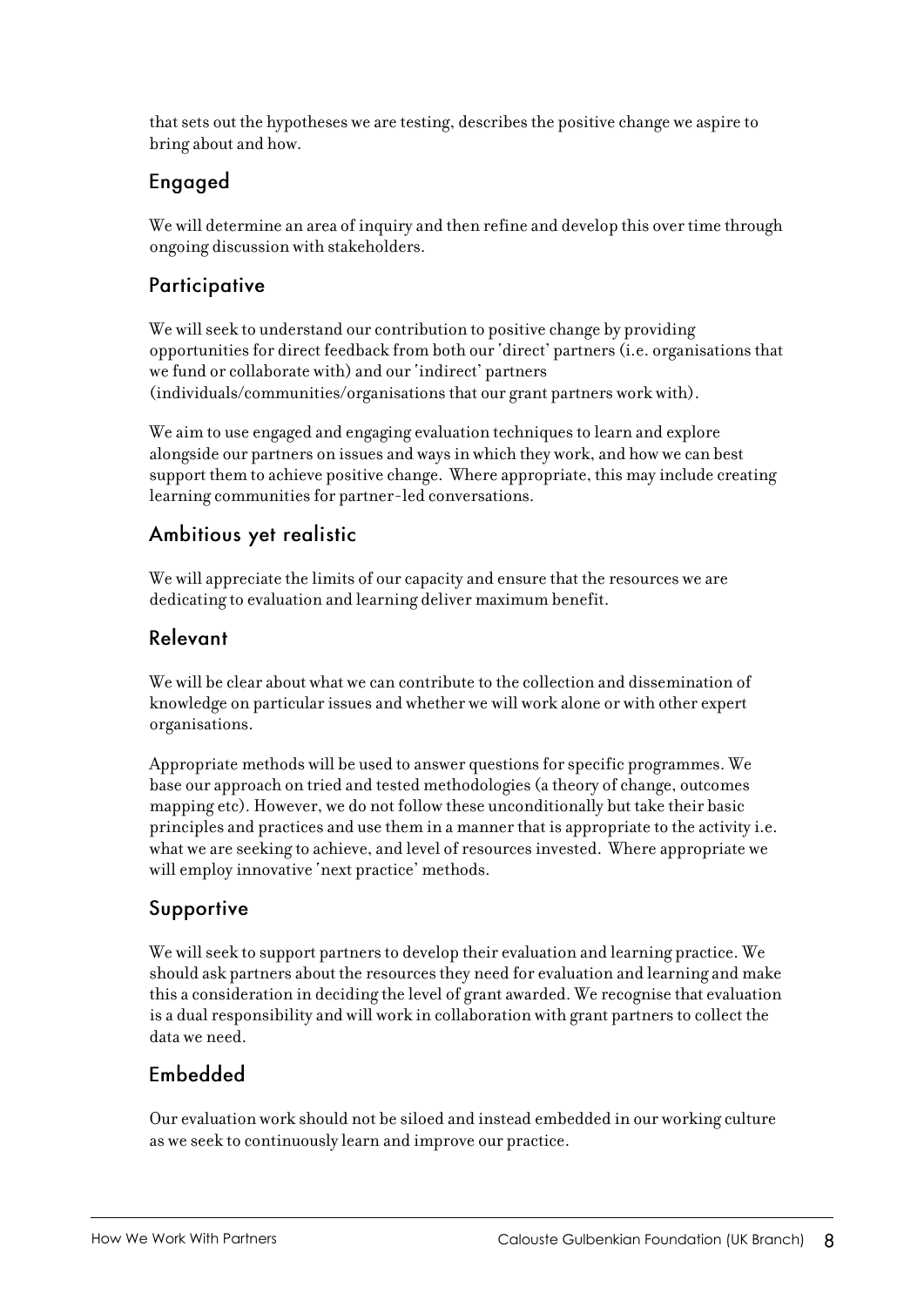## How we propose to work with you to evaluate and learn

#### Outcomes

For each programme or strand we will generally establish at the outset an evaluation and learning framework. We will ask you to help us develop and refine this framework. We will negotiate with you some outcomes, as appropriate to your project, which align with this framework. These outcomes will be detailed in a partnership agreement we will ask you to sign. We will ask you to collect the necessary data to demonstrate progress in achieving the outcomes set. (Your programme manager can help you with this.)

The evaluation and learning framework for each programme or strand will include learning questions we are seeking to answer/hypothesis we are seeking to test. When we ask you to report, we are likely to ask you to provide data/comment on these also.

#### Reporting

We require each of our partners to provide us with final and also interim reports. The data from these reports is used, together with any other data collected, to inform the independent evaluations we commission of each of our programmes or strands. (See the next section which provides more detail about our standard reporting template).

#### Communities of practice/learning communities

We seek to develop communities of practice/learning communities, which will bring together the organisations or projects supported under each programme or strand to discuss their practice and share learning.

#### Feedback from beneficiaries

We are likely to want to hear direct from the people or organisations you work with about the outcomes of your work. We may therefore ask you to request these individuals/organisations to fill in survey forms or provide feedback in other ways. We will use responses to produce aggregate data about the outcomes of our programmes or strands.

#### A note on how this approach will be applied

The essentials of our approach are described here in a linear way in the interests of clarity. However, we are flexible and recognise that when properly understood, work on social and environmental change can be complex and untidy. This note is intended only as guidance and we propose to review, develop and refine our practice as our experience grows.

Our experience so far means we recognise that:

• Much of the work that we support is new or exploratory; this means that it may be difficult to determine clear outcomes at the outset, however, we should at least be able to state a clear hypothesis; there may be unintended outcomes from funded work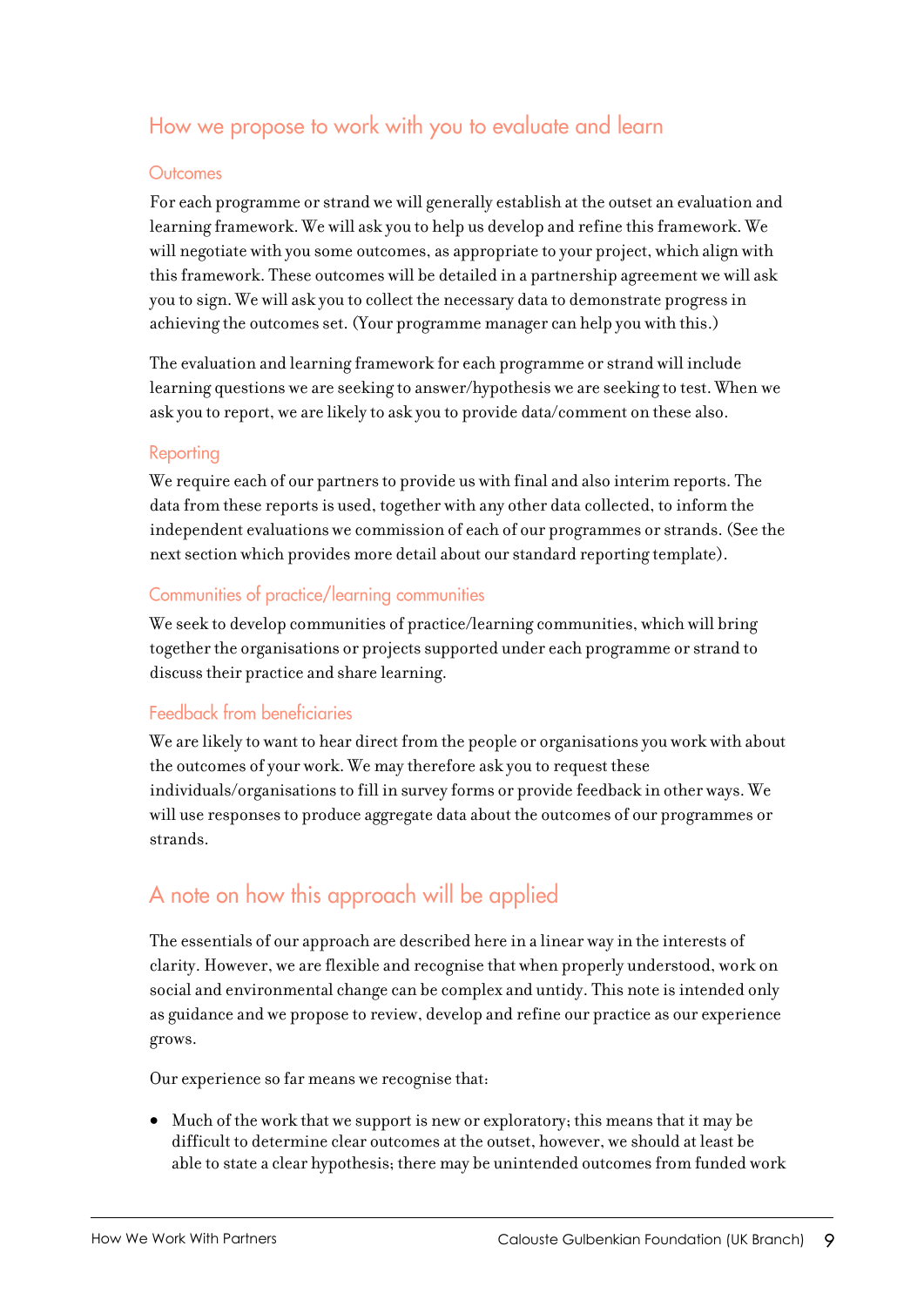and negative as well as positive outcomes and we are equally interested in understanding these;

- The desired outcomes of funded work may be achieved long after the funding period has ended; generally our interest is in the progress being made towards achieving particular longer term outcomes during the period of our funding and the development of appropriate milestones to indicate progress (sometimes referred to as intermediate outcomes);
- While evidence or data is important, it needs to be contextualised, we are not only interested in what happened but also in why it happened and the conditions that enabled it to happen;
- Stories are as important as hard data because they can help to contextualise it and make it real;
- We are, we hope, helping you to achieve positive social and environmental change through the work we support, but a myriad of other players and environmental factors are also in play and so the most we can claim is that our support is making a contribution to the change achieved.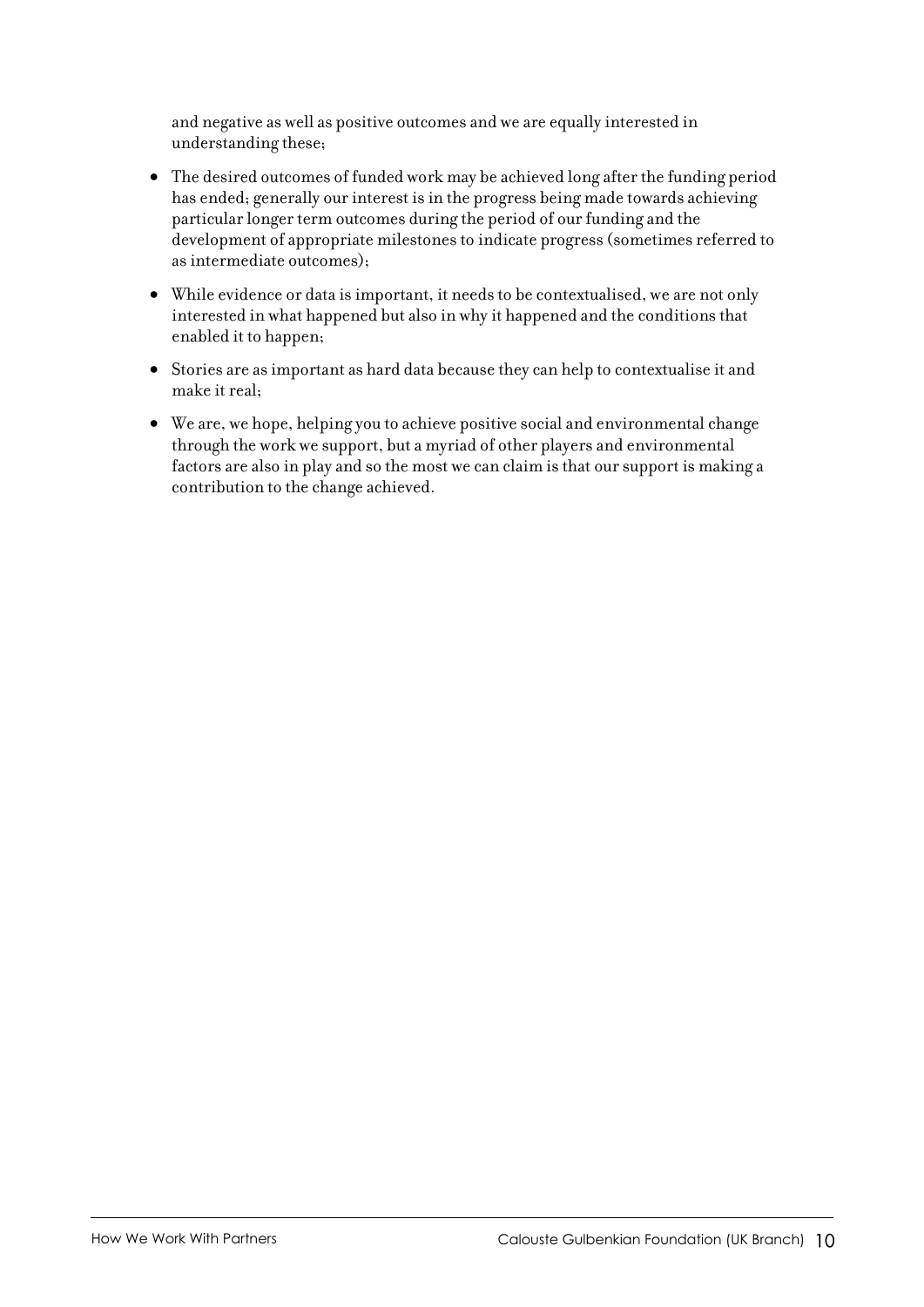## 5. Reporting

We ask all of our partner organisations for a brief interim and final report on their projects in order to:

- Determine the change (what and how) that our support is contributing to achieving;
- Answer specific questions or examine specific hypothesis which are of concern to us (we aim to develop and deepen knowledge in each of our activity strand areas);
- Gather and share learning from individual projects and funding strands;
- Improve our understanding of how we might support organisations in the future.

Please keep these reports brief, with a maximum of five sides of A4.

Please be candid as that is how learning is captured. We will also need to see a simple budget breakdown of how the funding was spent. This will usually respond to the original budget outlined in the grant proposal.

Your partnership agreement may specify the particular reporting requirements for your project and these will tend to vary by programme or strand but generally we ask that the following information is included in interim and final reports:

#### 1. Summary of what has been achieved

An explanation of the outcomes that have been achieved or the progress you have made towards achieving them. In doing this you should refer back to the outcomes set out in your original partnership agreement and/or any subsequent amendment we have agreed to.

You should provide the evidence for these outcomes. This might come from a range of sources including: feedback from beneficiaries, staff, volunteers, experts you work with (e.g. formal or informal meetings) as well as more formal research exercises including consultations and surveys.

We are interested in stories, testimony or case studies about outcomes (where you have them – but please do not prepare them only for our benefit) in addition to hard data, as they provide important context.

#### 2. Account of the particular challenges or opportunities that emerged

We tend to like to know if particular things that happened (e.g. staff changes) or general environmental factors (e.g. a change in government policy) that made it difficult for you to achieve the outcomes you were expecting? Did new opportunities emerge for you to pursue/develop the work? And, how did you respond?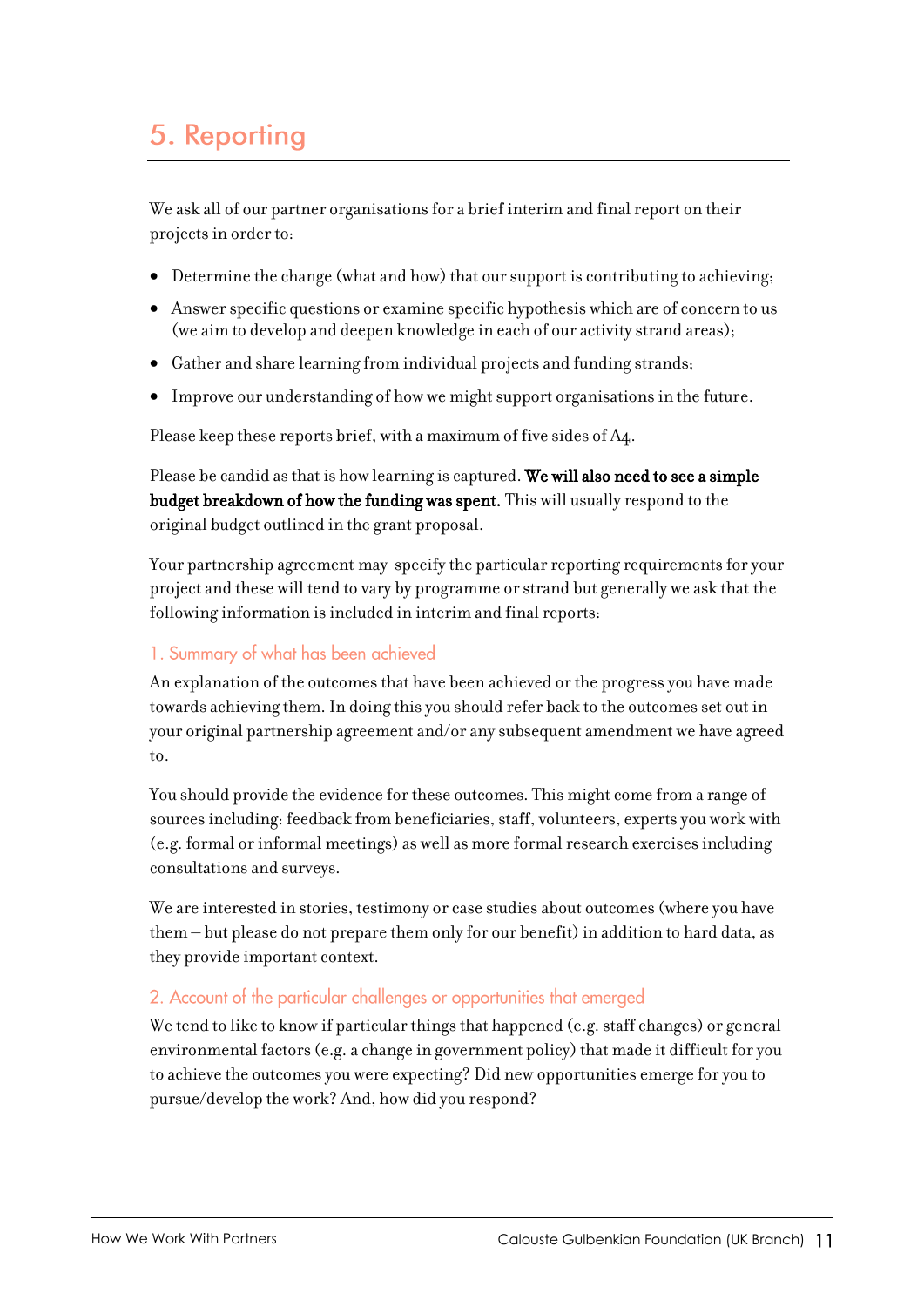We ask this in order to put the progress you have achieved in context; we would like to understand not only what change has happened but also why it happened or what prevented it from happening?

#### 3. Discussion on what you have learned or are learning from this work

Please tell us what you learned by delivering this work; both how it has advanced your knowledge of the subject area and how it has advanced or helped to change your organisation's practice?

Here, you might refer to the specific learning questions established for the programme or strand i.e. the questions it was seeking to answer or the hypothesis it was seeking to examine. (See your partnership agreement).

#### 4. Note on any broader impact that the project has achieved

We also like to know if the project has had a broader impact beyond your organisation and its direct beneficiaries? For example, have you contributed to positively changing key stakeholders attitudes, strategy or practices? Have you made a contribution to the knowledge base beyond that described above?

#### 5. Comments that you have about our funding approach - things we could do better at any stage of the process and how

We are always striving to improve our funding practice and welcome your comments about how we work.

#### 6. Budget breakdown

We will also need to see a simple budget breakdown of how the funding was spent. This will usually respond to the original budget outlined in the grant proposal.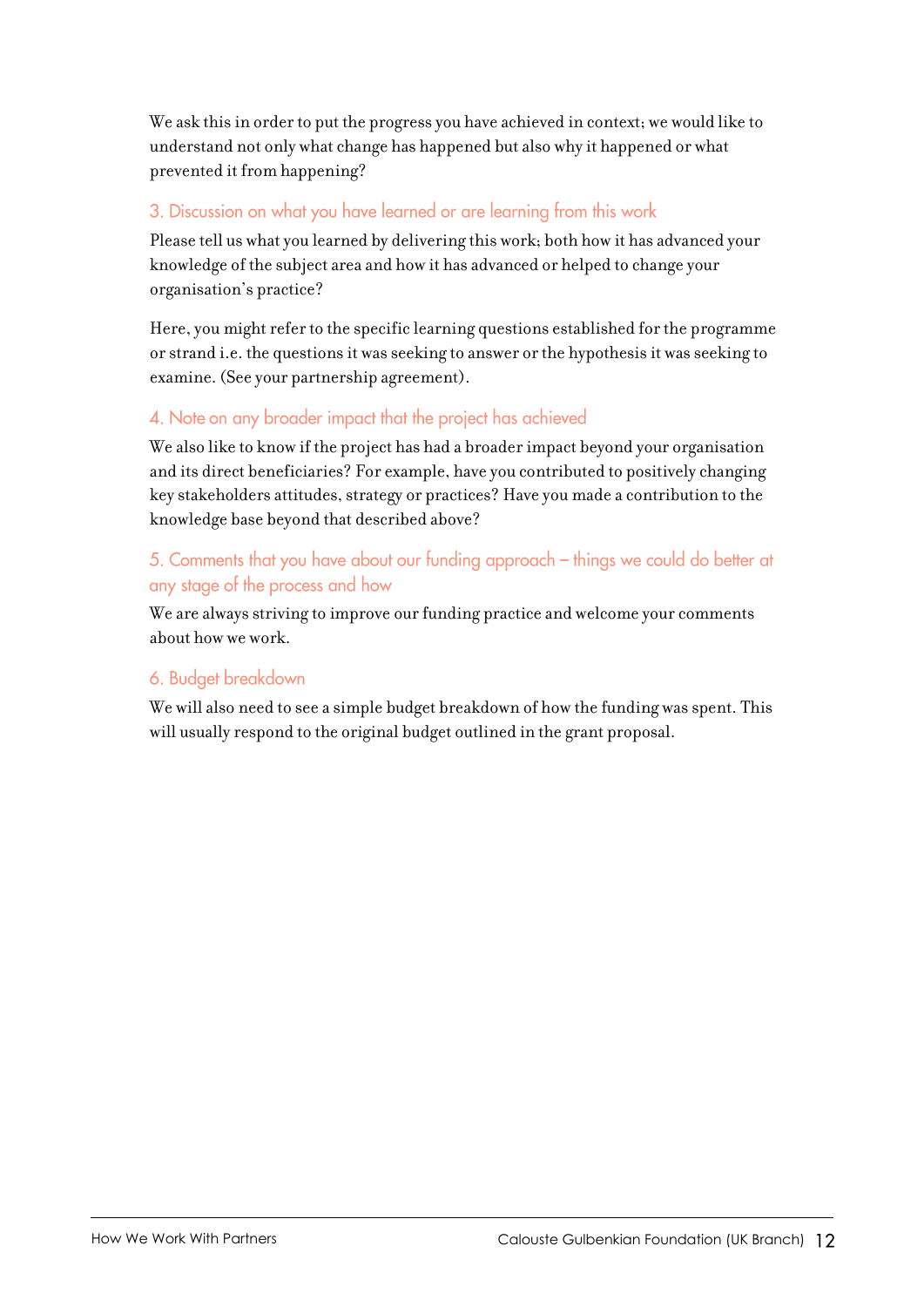## **6. Communications**

## Communications and public affairs work

The Foundation is committed to maximising the beneficial impact of its funding and to bring about change. We are therefore keen to promote our partners' work and to collaborate with our partners to disseminate learning. Please liaise with [Jessica Bridges](mailto:jbridges@gulbenkian.org.uk) on all matters of communication, public affairs and shared learning.

#### Reports, research, publications, evaluations, videos etc.

Please send us drafts of reports and other materials whose production we have supported for comment before publication. We are happy to provide forewords/prefaces/material for introductions. We can also help with dissemination through our website and networks. Please provide at least one final copy of any funded report, publication, video, CD, programme, flyer etc.

NB: Please see the section below regarding acknowledgement and logos.

## Guidance on Intellectual Property

We believe that the public interest is best served by any protectable intellectual property created under a grant being owned by the partner organisation as the recipient of the grant. The partner will grant the Foundation a non-exclusive royalty fee licence to use and publish parts of the new work produced as a result of the grant without limitation.

In the case that the partner organisation ceases to exist or the partner organisation chooses not to take the work forward, ownership of any protectable intellectual property produced under the grant will revert to the Foundation and may be used by the Foundation under the non-exclusive licence.

Some partners may wish to make their work funded by the Foundation available through open licensing. For guidance on Creative Commons Attribution you can visit [https://creativecommons.org](https://creativecommons.org/) 

#### **Events**

Please keep us up to date about events you are planning in connection with the work we are supporting, including conferences, launches, policy briefings and other gatherings. We may be able to host events at our Hoxton Square offices or make rooms available for meetings, round tables and seminars. Please invite the Director or appropriate Gulbenkian personnel to events related to the work.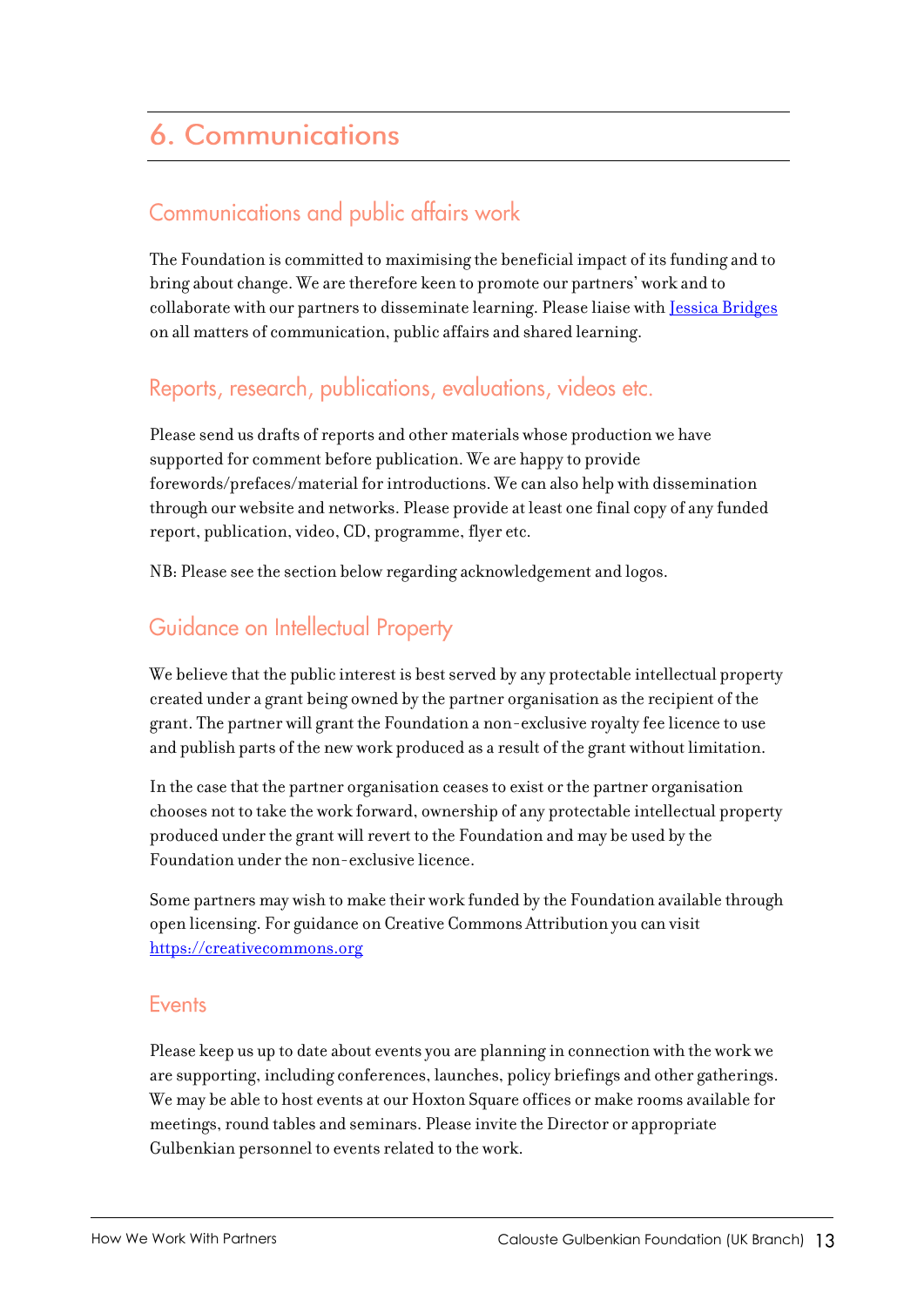## Media campaigns and news

Please inform us of publicity - good or bad - about the supported work. Please provide drafts of media releases before they are issued. We can provide quotations for inclusion. Please include the following paragraph about the Foundation in the Notes to Editors:

The Calouste Gulbenkian Foundation is an international charitable foundation based in Lisbon with branches in London and Paris. The fundamental purpose of the Foundation is to improve the quality of life for all throughout art, charity, science and education.

The UK Branch helps build coalitions to address complex global problems. It looks ahead, thinking globally and acting locally, to create the conditions for change by connecting across borders of all kinds – national, cultural, organisational, disciplinary and social. The UK Branch prioritises the vulnerable and underserved in the UK and elsewhere.

Please email **[Jessica Bridges](mailto:jbridges@gulbenkian.org.uk)** for approval if you wish to amend this paragraph. Please also contact Jessica if you would like a quotation for inclusion in media releases.

## Acknowledgements and logos

Please acknowledge the Foundation's support in all printed, electronic and other materials related to the work supported (reports, leaflets, brochures, posters, written or spoken presentations, websites, videos, CDs, programmes etc.).

Please use our full name: 'Calouste Gulbenkian Foundation (UK Branch)' in written acknowledgements and include our logo wherever appropriate, with the credit line: 'Supported by' above the logo.

The logo is available in different format[s here.](https://www.dropbox.com/sh/b3zg9djs9gxj6o0/AADxt6r4dduFItgQXGfvFgZIa?dl=0) It is supplied in black and white in one size only.

The logo is always black or white. NEVER directly apply colour effects to the logo. The brand palette is primarily black on a white background but this can also be reversed and the logo can be placed on a black or coloured background i.e. white out of background.

The logo should aesthetically be the same size as partner logos.

Please send <u>[Jessica Bridges](mailto:jbridges@gulbenkian.org.uk)</u> a proof or screenshot so that we can approve the use of our logo before you print or distribute or contact her for further advice/clarification on our requirements regarding acknowledgement.

#### Foundation platforms and distribution channels

We are keen to disseminate your work to reach wider audiences. We can feature news items, blogs, short videos, media releases and information about events on our website,